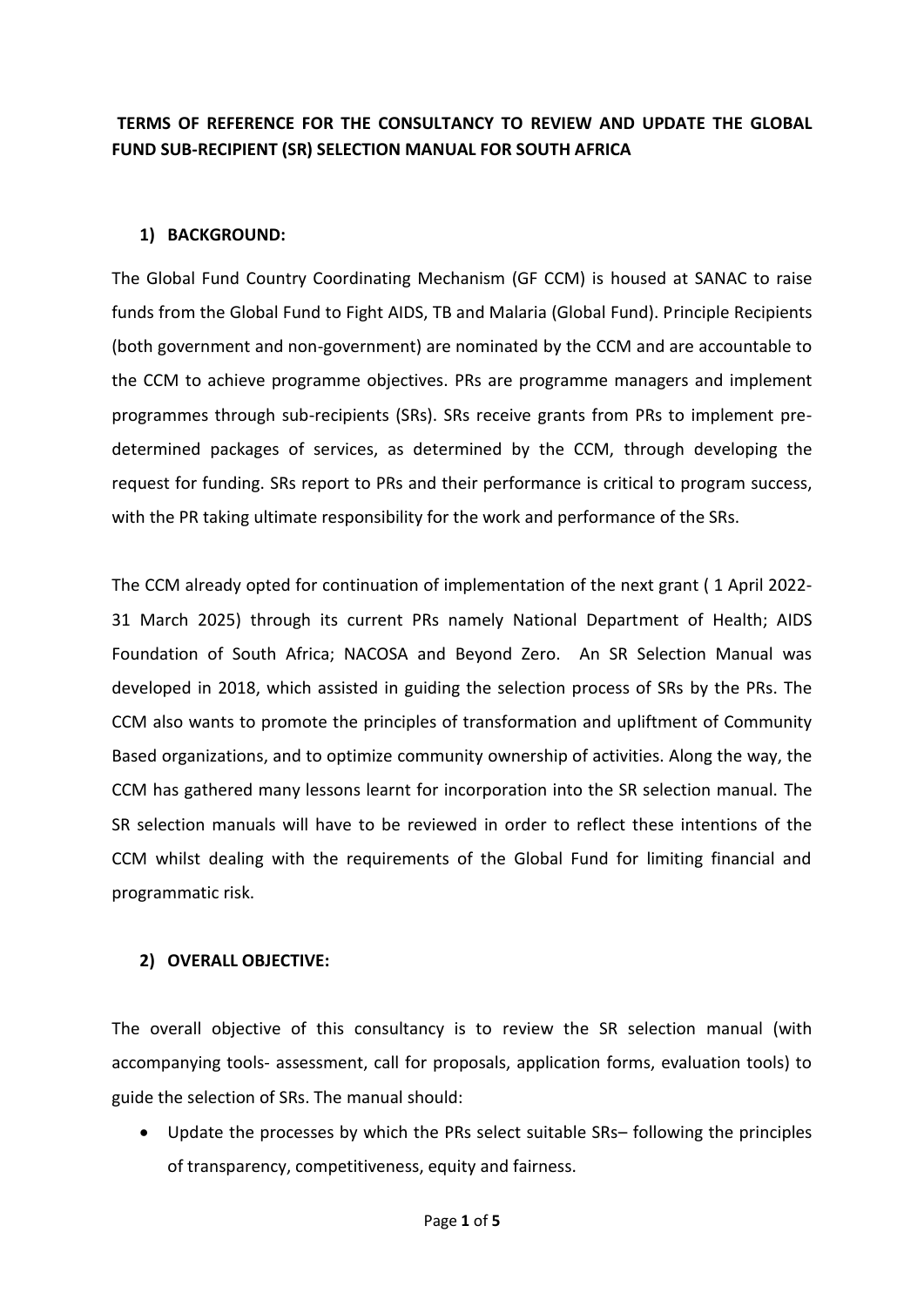- This will be done through engagement of the CCM to determine the agreed principles to guide the SR selection process.
- Review the previous processes followed and evaluate the link between actual performance and assumptions about the selection criteria. Use the lessons from this review to update the SR selection manual.
- Review the selection tools to achieve the selection process outlined in line with GF requirements and guidelines.
- Review the selection criterion for the prospective SRs this should use objective criteria with measurement variables to be used to evaluate all areas of functioning of the SRs (financial management, programme management, programme performance etc.)
- This should also include a methodology of verifying information being provided as well as the development of a risk matrix to evaluate the results of the various areas.
- Outline and update the processes and procedures to be followed in assessing the capacity development needs of SRs. The tools to achieve this should also be developed.
- The SR selection manual must include an appeals process with all the relevant documentation and forms to support this included.
- Include guidelines and selection criteria and standards for Civil Society Organization (CSOs), Implementing Partner Organizations ( IPOs) and Sub-Sub Recipients ( SSRs)
- Align this document to the governance manual and other key documents.

### **3) SCOPE OF WORK**

 Conduct a desktop review of all the available documents referring to this topic (CCM governance manual; Existing GF PR and SR selection processes and guidelines; Grant agreements, GF Country Team Management and Performance letters, Oversight Committee reports, GF Requirements of a CCM, various relevant capacity assessment tools etc.)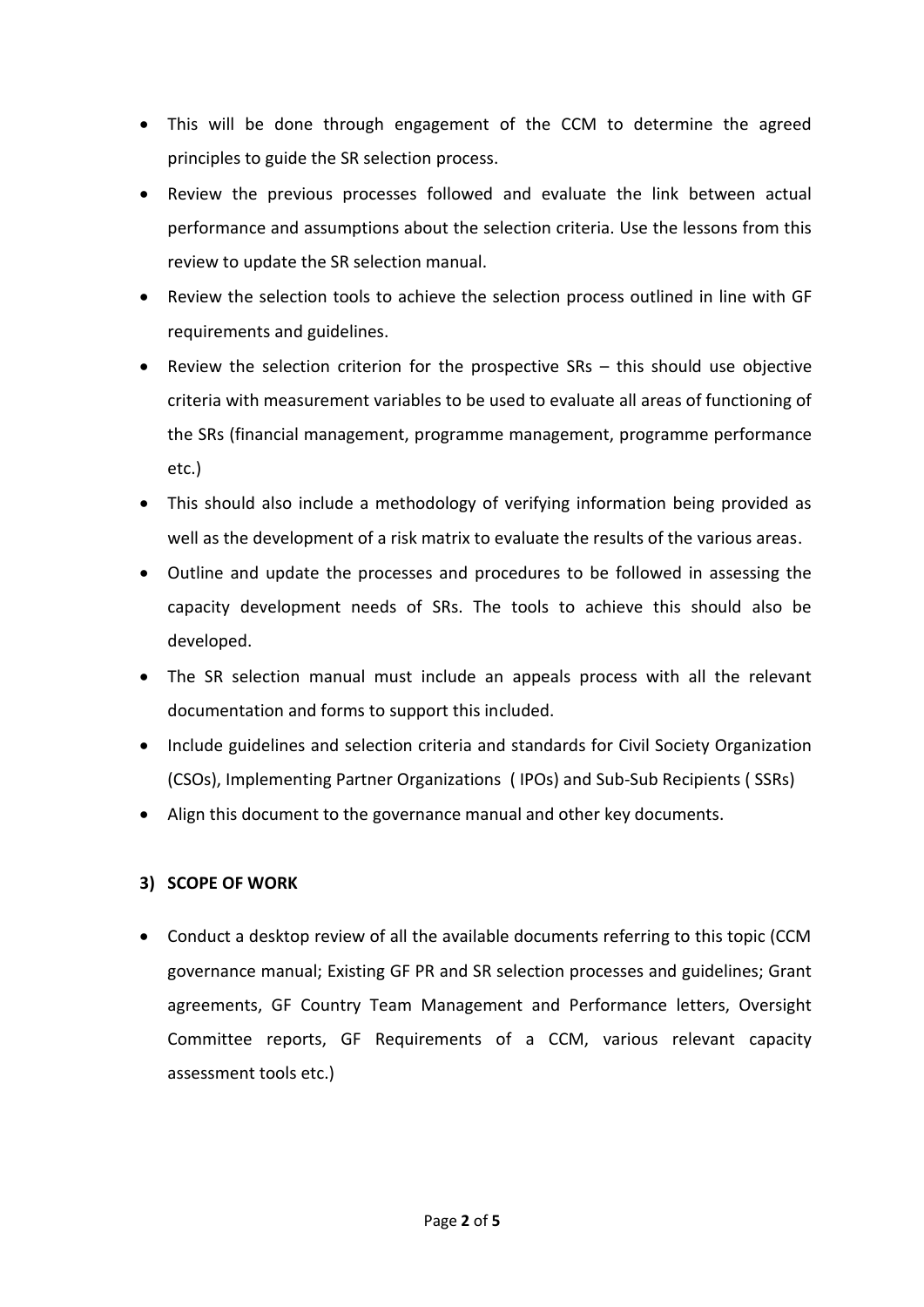- Interview different stakeholders (Global Fund CCM, Oversight Committee, previous selection committee, PR, SR, LFA) about the selection process and how it can be improved.
- Development of a presentation and shortened document that summarizes the manual in an easy-to-read format and present this to the CCM meetings till approved.
- Adjust the manual in response to input from the CCM before finalization of the documents and all its tools.

#### **TIMEFRAME**

| <b>Deliverable</b>                                                              | <b>Timeframe</b> |
|---------------------------------------------------------------------------------|------------------|
|                                                                                 |                  |
| Conduct desktop review of documents                                             | 3 days           |
|                                                                                 |                  |
| Interview stakeholders and review the manual- noting amended areas              | 2 days           |
| Review the document incorporating inputs and guidance and ensure alignment      | 10 days          |
| with current governance documents                                               |                  |
|                                                                                 |                  |
| Present first review of the SR selection Manual to Ethics sub-committee and to  | 2 days           |
| CCM and gather inputs                                                           |                  |
|                                                                                 |                  |
| Circulate the final draft of SR selection manual to Ethics sub-committee and to | 2 days           |
| CCM for final endorsement by 29 July in preparation of 06 August CCM Meeting    |                  |
|                                                                                 |                  |
| Workshop PRs (16 August 2021)                                                   | 1 day            |
|                                                                                 |                  |

#### **NOTE:**

 The level of effort expected is to be a maximum of 20 days. This will spread over two months between July and the final version be circulated to the CCM by 29 July 2021 and discussed and endorsed on 06 August 2021 and workshopped to PRs by 16 August 2021.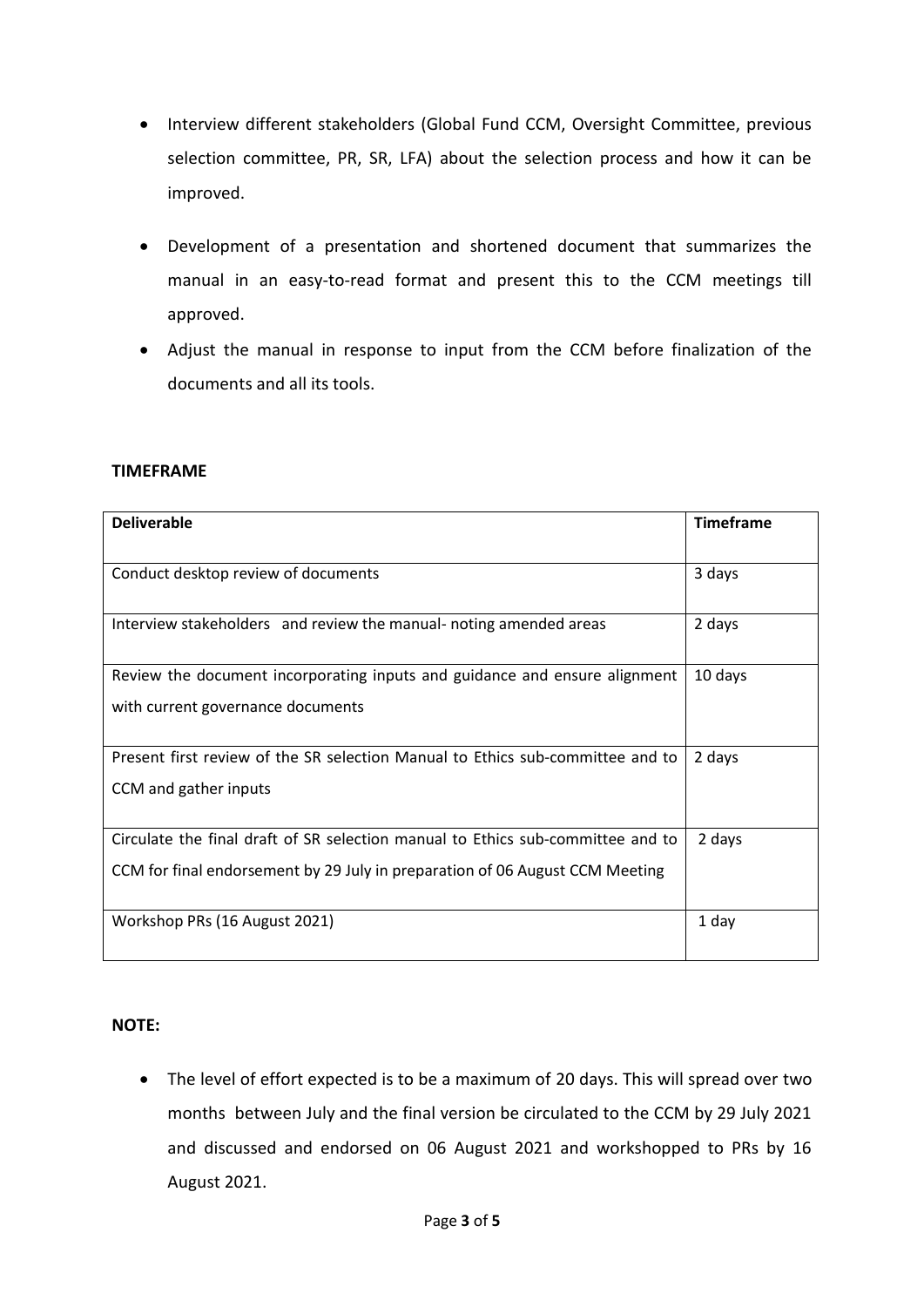Once-off payment will be made to service provider after quality reviews of the SR selection Manual and after it is endorsed by two-thirds majority CCM and after PRs are successfully workshopped on the manual.

## **4) DELIVERABLES:**

- 5) The main deliverable of this work is completed high quality SR selection manual (with relevant tools and annexes) which can be used by PR in selecting the SRs, IPOs and CBOs.
- 6) Consultant must work closely with CCM Management Committee and Ethics Sub-Committee
- 7) The SR selection manual must be presented to the CCM and endorsed by 75% majority

# **5) QUALIFICATIONS AND EXPERIENCE**

- At least a Master's level university degree in Public health and Social Sciences or other relevant disciplines;
- Minimum 10 years progressively responsible professional work experience at national and international levels, including the development of strategies and manuals/evaluations with supporting tools.
- Extensive knowledge of the Global Fund processes including requirements of PRs and SRs
- Good understanding of Global Fund in-country structural arrangements
- An added advantage would be previous experience in developing similar manuals
- Proven track record of delivering similar projects timeously to a high standard under tight deadlines.
- Highly proficient in Microsoft word, PowerPoint and Excel with excellent attention to details.
- Excellent organizational, communication and facilitation skills